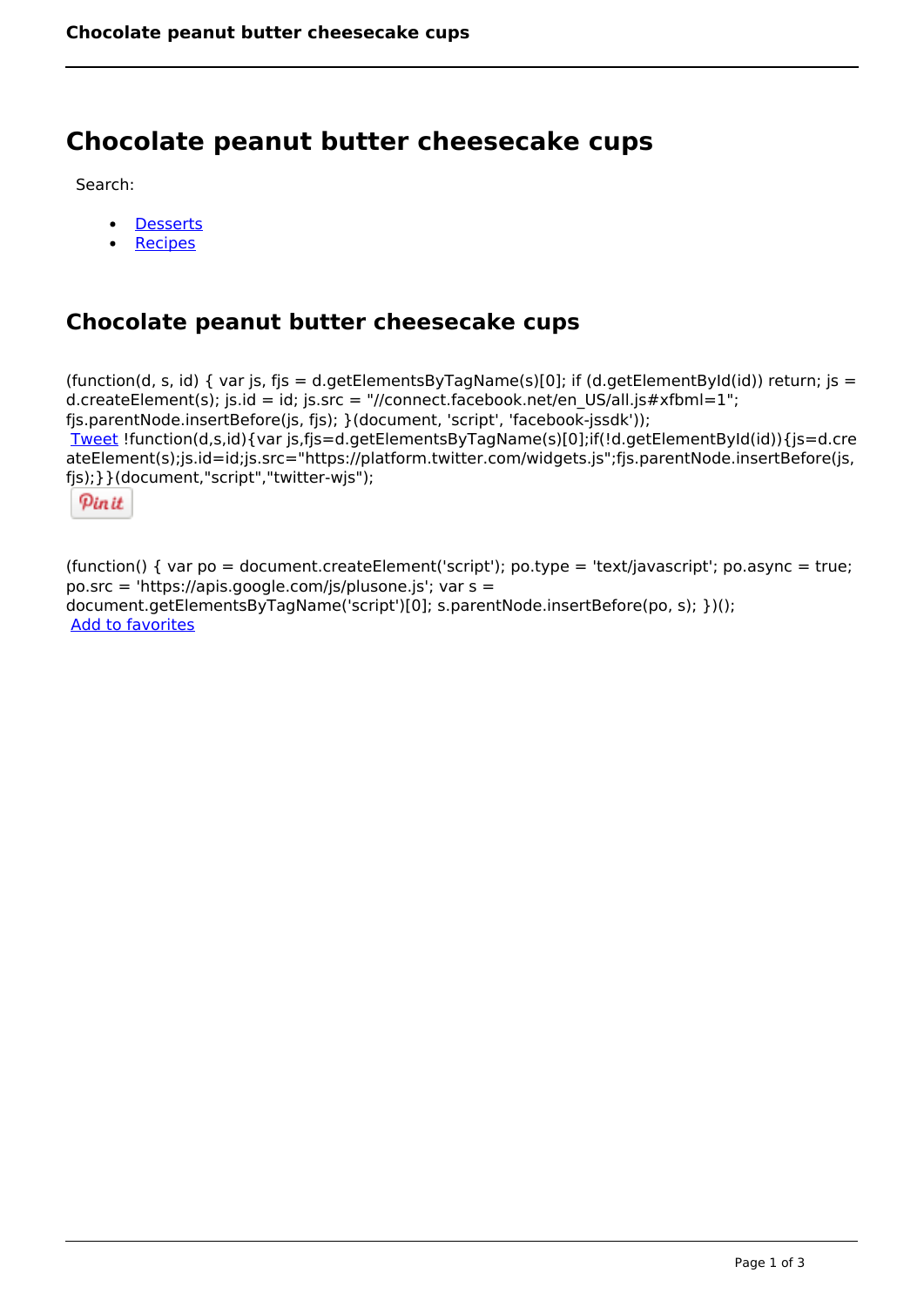

#### Rate this recipe

1 person is cooking this [Count me in](https://www.naturalhealthmag.com.au/flag/flag/favorites/1790?destination=printpdf%2F1790&token=2bcad1bc8e55d563b83f170e31e2a4ba)

Looking for extra special dessert ideas? These raw chocolate peanut butter cups are to die for.

#### **Ingredients Crust**

- 2 cups [almonds](http://www.naturalhealthmag.com.au/nourish/strawberry-and-chocolate-mousse-tartlets-made-with-cacao)
- $\cdot$  4–6 dates
- 1/2 cup [cacao powder](http://www.naturalhealthmag.com.au/nourish/raw-chocolate-crunch)
- 2 tbsp maple syrup
- 2 tbsp coconut oil, melted
- Pinch sea salt

### **Filling**

- 2 cups raw cashews, soaked for at least 2 hours
- $\cdot$  ¼ cup coconut oil
- $\cdot$   $\frac{1}{4}$  cup maple syrup
- $\cdot$  ½ tbsp vanilla paste
- 1 tbsp peanut butter
- Pinch salt
- 2–4 tbsp almond milk